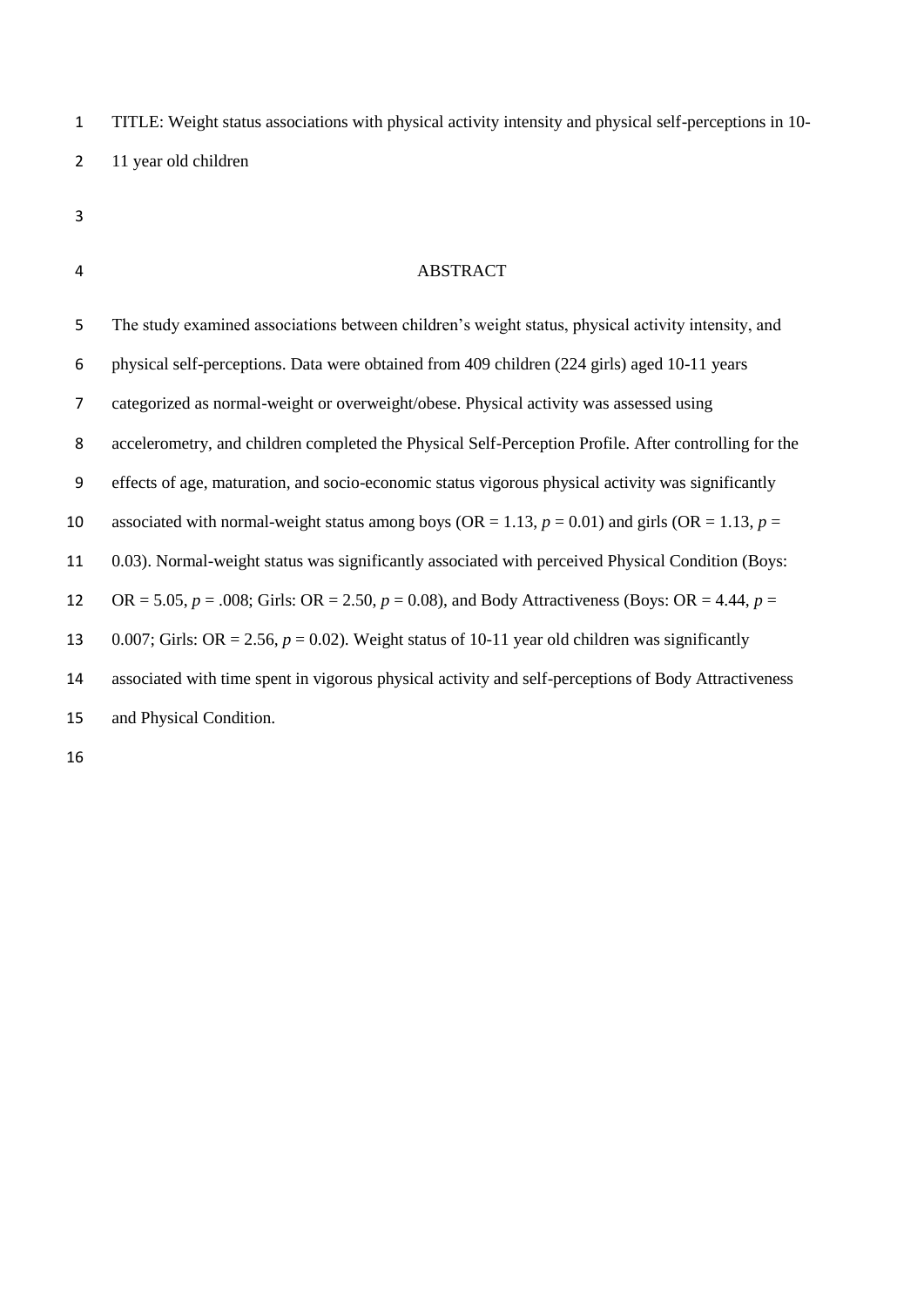## 17 INTRODUCTION

 Overweight and obesity are global public health issues implicated in the onset and development of a number of degenerative conditions through the life course (5, 7). The causes of overweight and obesity are complex but the basic physiological premise is that positive energy balance over time leads to weight gain as more energy is taken in than expended (48). On this basis, increased energy expenditure through physical activity should help maintain energy balance and therefore a stable body weight. For these reasons physical activity is implicated in the cause and prevention of pediatric overweight and obesity (10). Although it is suggested that obesity prevalence among young people may have 'leveled off' in the last decade (30), the existing high incidence of obesity has coincided with low levels of habitual physical activity in most developed countries (37, 39). Despite the intuitive logic that declining physical activity levels influence the increased prevalence of overweight and obesity, a recent review of children's objectively assessed physical activity and changes in adiposity reported weak and inconsistent associations between the variables of interest (48). One factor implicated in the equivocal conclusions reached was a lack of studies assessing specific intensities of physical activity (48). In particular, the influences of moderate (MPA), and vigorous intensity physical activity (VPA) on adiposity may differ, with more intense activity often reported to be of greater benefit (24). Self-perceptions contribute to a person's self- esteem, which reflects their evaluation of the good or worth inherent in their self-description (45). With regard to health-related changes to lifestyle, self-esteem and motivation are interlinked and can be viewed as 'common concepts' (46). Competence motivation theory (16) suggests that people will be motivated to engage in activities where they feel competent, and on this basis self-perceptions are important predictors of physical activity and other volitional behaviors (44). Physical self-perceptions such as perceived physical competence are recognized as positive correlates of youth physical activity (42), and specific components of the physical self are thought to influence motivated behavior (11). Studies have shown significant associations between physical self-perceptions and physical activity in youth, with boys typically reporting stronger self-perceptions than girls (9). Furthermore, associations exist between overweight/obesity and physical activity (1), and evidence suggests that overweight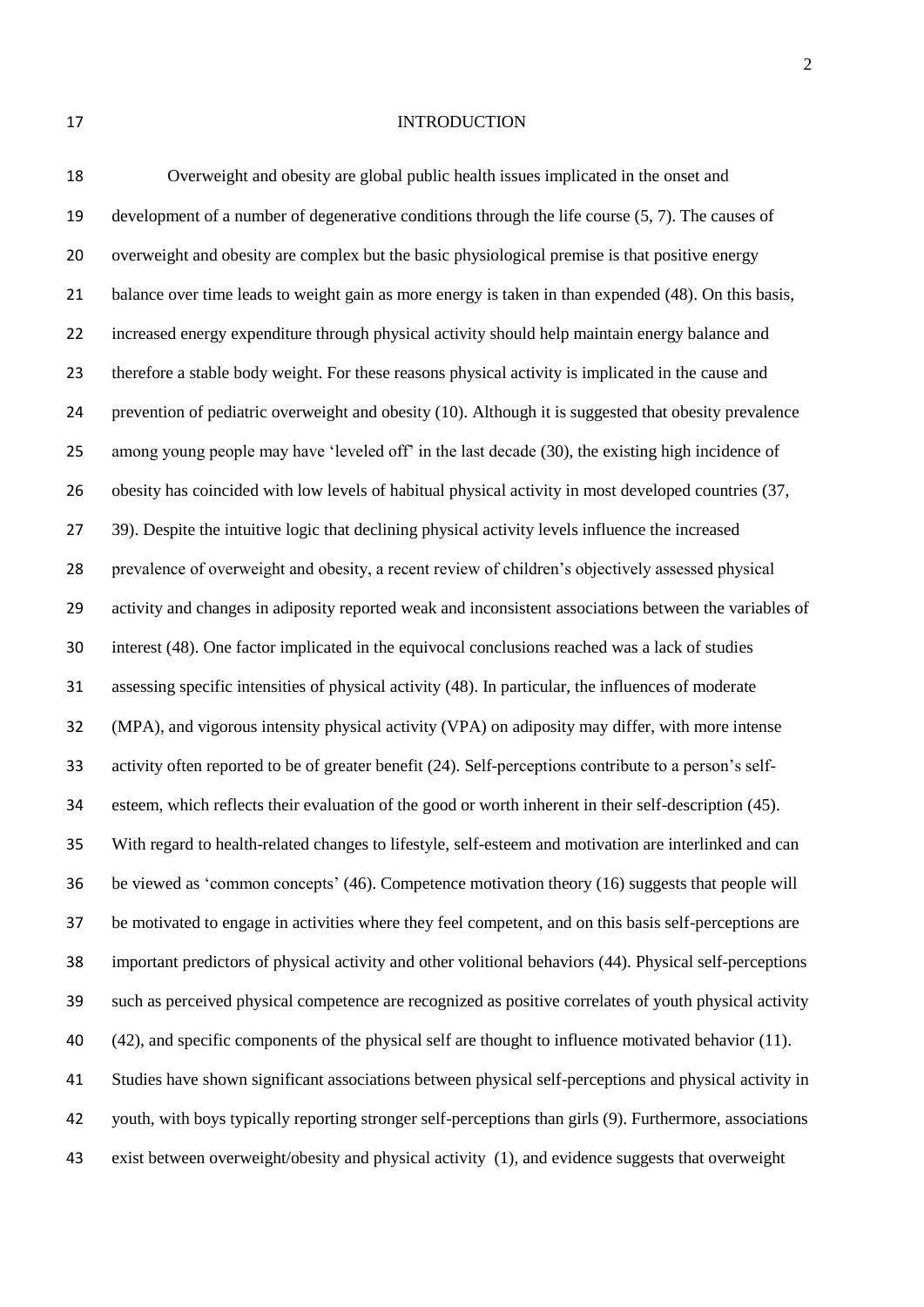and obese children may have lower self-perceptions than normal-weight counterparts (23). Moreover, excess adiposity impacts on selected domains of self-perception, which often relate to physical activity participation and physical appearance (12). The relationships between specific components of children's physical self-perceptions, physical activity, and weight status are under researched but improved understanding of these factors may help inform future childhood obesity interventions. Thus, the study purpose was to examine associations between weight status, physical activity intensities, and physical self-perceptions among English primary school children. METHODS Participants Eight schools situated in urban and suburban areas of a large north-west England town were recruited to the study during the autumn school terms of 2008 and 2009. In these schools all children 55 in Year 6 (aged 10-11 years;  $N = 602$ ; 307 in 2008, 295 in 2009) received project and consent information and were invited into the study. Five hundred children consented to participate (230 in 2008 (116 girls), 270 in 2009 (139 girls)) resulting in an 83.1% participation rate. The ethnic origin of all the children was white British, which roughly reflects the ethnic demographic of the town's school-age population which is 96% white British (47). During 2008 and 2009 data were collected in one school per week between October and December. Ethical approval was obtained from the University Ethics Committee. Instruments and procedures *Socio-economic status* Socio-economic status was calculated using the 2007 Indices of Multiple Deprivation (IMD) (6). IMD scores were derived from the children's home postcodes using the National Statistics Postcode Directory database (2). *Anthropometry* Stature and sitting height were measured to the nearest 0.1 cm using a portable stadiometer (Leicester Height Measure, Seca, Birmingham, UK). Leg length was calculated by subtracting sitting height from stature. Body mass was measured to the nearest 0.1 kg using calibrated scales (Seca, Birmingham, UK). All measurements were taken by trained research staff with the children in light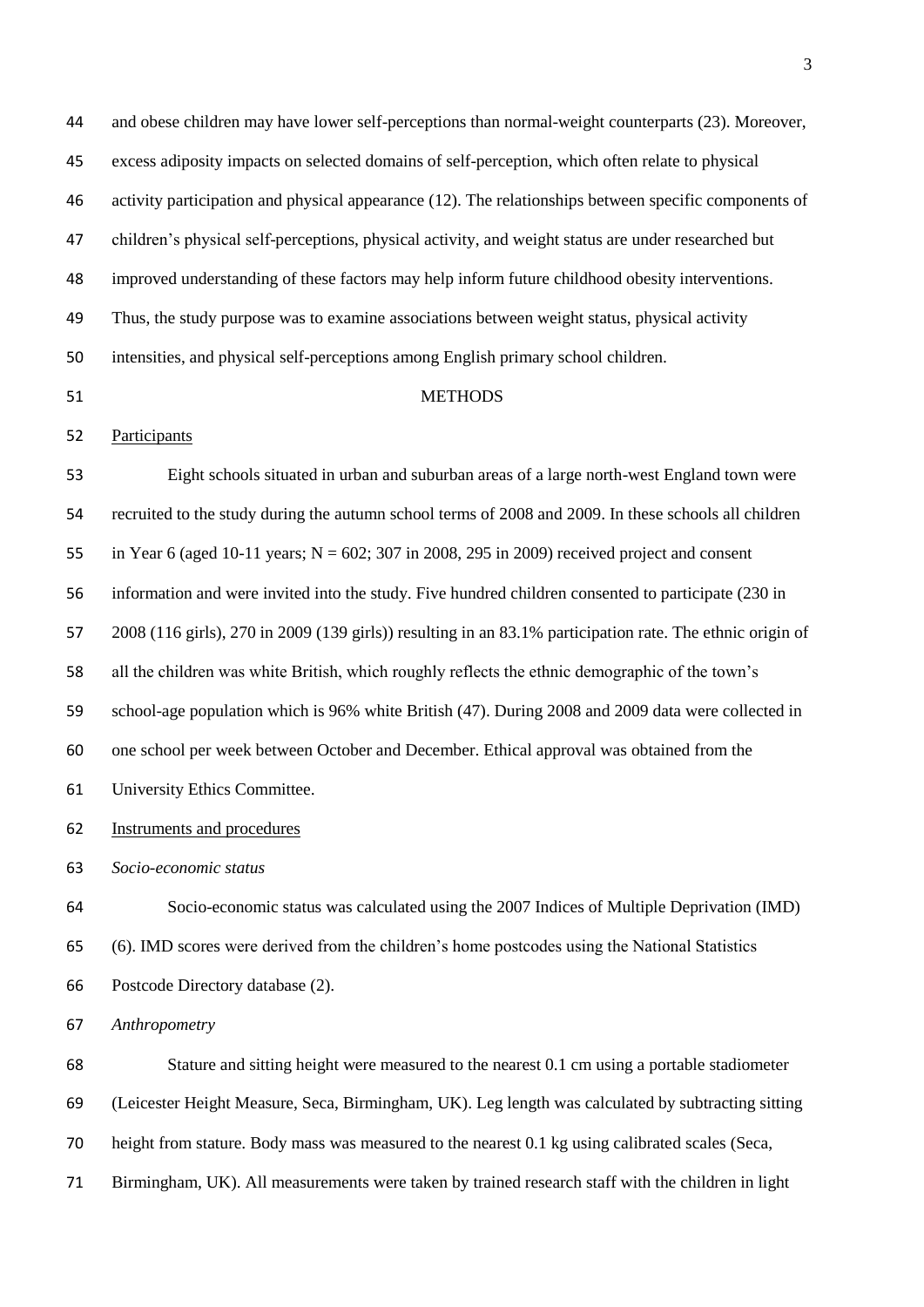clothing and barefooted. The International Obesity Task Force age and sex-specific BMI cut-points

were used to classify children as either normal-weight, overweight, or obese (3). Overweight and

obese children's data were then collapsed to create an overweight/obese grouping category.

*Maturity status*

 Somatic maturity status was estimated by determining years from attainment of peak height velocity. Attainment of peak height velocity reflects the age at maximum growth rate in stature during adolescence. Maturity offset (i.e., years from attainment of peak height velocity) for each child was predicted using sex-specific regression equations that included stature, sitting height, leg length, chronological age and their interactions (19). This non-invasive method has demonstrated acceptable agreement when correlated against skeletal age (*r* = 0.83) (19) and is commonly used in physical activity research (9, 32)

*Physical self-perceptions* 

 Physical self-perceptions were assessed using the Children and Youth version of the Physical Self-Perception Profile (CY-PSPP) (45). The CY-PSPP follows a hierarchical structure with global self-esteem at the apex and Physical Self-Worth positioned at the domain level. Subordinate to Physical Self-Worth are four sub-domains of Sport Competence, Physical Condition, Body Attractiveness, and Physical Strength. Each domain is measured on a 1 to 4 scale by six items that utilize a structured alternative format to reduce socially desirable responses. The CY-PSPP was administered in the children's classrooms by research staff who provided verbal and visual examples of how and where to respond to items on the profile.

*Physical activity* 

 Physical activity was objectively measured every 5 seconds using ActiGraph accelerometers (GT1M, ActiGraph LLC, Pensacola, FL). The children were instructed to wear the ActiGraph over the right hip using a waist mounted nylon belt, from waking in the morning until bedtime. In 2008 children were asked to wear the accelerometers for 5 consecutive days, including 2 weekend days. In 2009 increased availability of ActiGraphs meant that the wear time protocol increased to 7 consecutive days, including 2 weekend days. At the end of the data collection period ActiGraphs were downloaded using Actlife software (ActiGraph LLC, Pensacola, FL). Downloaded files were initially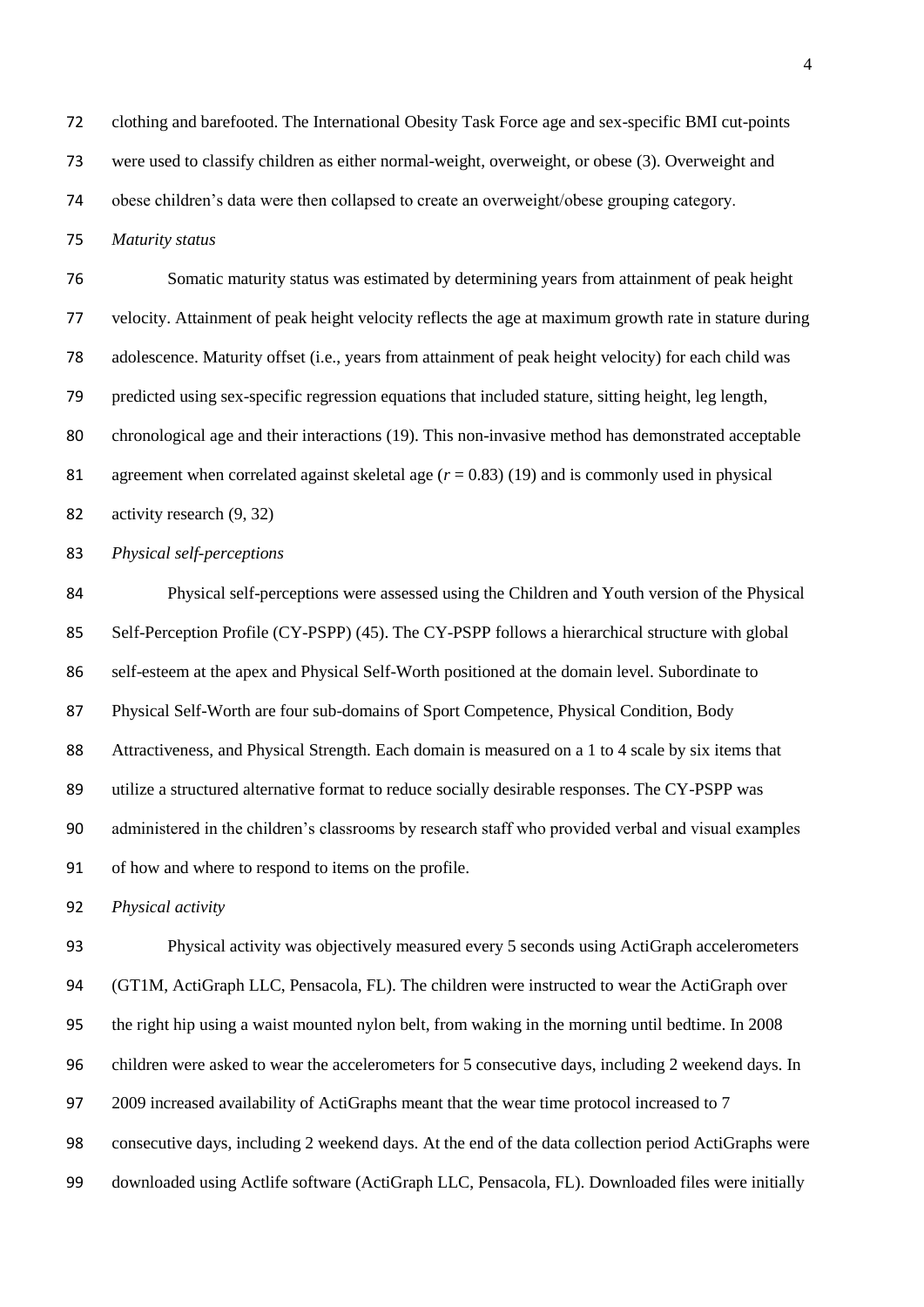checked for compliance to the monitoring protocol using customized software (MAHUffe; www.mrc- epid.cam.ac.uk). Sustained 20 minute periods of zero counts indicated that the ActiGraph had been removed, and total 'missing' counts for those periods represented the duration that monitors were not worn. Children were included in the data analysis if they wore the monitors for at least 600 minutes each day for a minimum of 3 days (18). Published cut-points for different intensity levels in children 105 vary substantially [e.g., between 906 (41) and 3200 counts  $\cdot$  min<sup>-1</sup> for MPA (26)], and in the absence of individual calibration data there is no consensus as to the most appropriate cut-points to use. Thus, we chose the values reported by Ekelund and colleagues (2007) in the European Youth Heart Study (8) because they fell between the most extreme values reported (26, 41) and were appropriate to the age group of interest. The ActiGraph count cut-points for minutes spent in sedentary activity, MPA 110 and VPA were  $\leq 500$ , 2000, and 4000 counts  $\cdot$  min<sup>-1</sup>, respectively (8).

*Data analysis*

 Descriptive statistics were calculated for all measured variables and weight status differences were examined by independent *t*-tests. Sex-specific binomial logistic regression was used to establish the association between normal weight status, and physical activity and physical self-perceptions. Analyses were adjusted for age, maturity status, and socio-economic status. Specific predictor variables were minutes spent in sedentary time, MPA, and VPA, and perceived Sport Competence, Physical Condition, Body Attractiveness, Physical Strength, and Physical Self-Worth. Effect sizes were computed as adjusted odds ratios (ORs) and 95% confidence intervals. All analyses were 119 conducted using SPSS v. 15 (SPSS Inc; Chicago, IL) and statistical significance was set at  $p < 0.05$ . 120 RESULTS Preliminary analyses confirmed that the data were normally distributed, and that the assumptions of linearity of logit and collinearity (Tolerance and VIF statistics) were met. Strong

internal consistencies were demonstrated for each of the physical self-perception sub-domains.

Cronbach's alpha coefficients for boys and girls ranged from 0.75 - 0.76 (Sport Competence), 0.78 –

0.79 (Physical Condition), 0.83 – 0.87 (Body Attractiveness), 0.76 - 0.83 (Physical Strength), and

0.74 – 0.84 (Physical Self-Worth). In 2008 and 2009, 47 (20.4%) and 44 (16.3%) of children,

respectively did not meet the minimum ActiGraph wear time criteria and so were excluded from the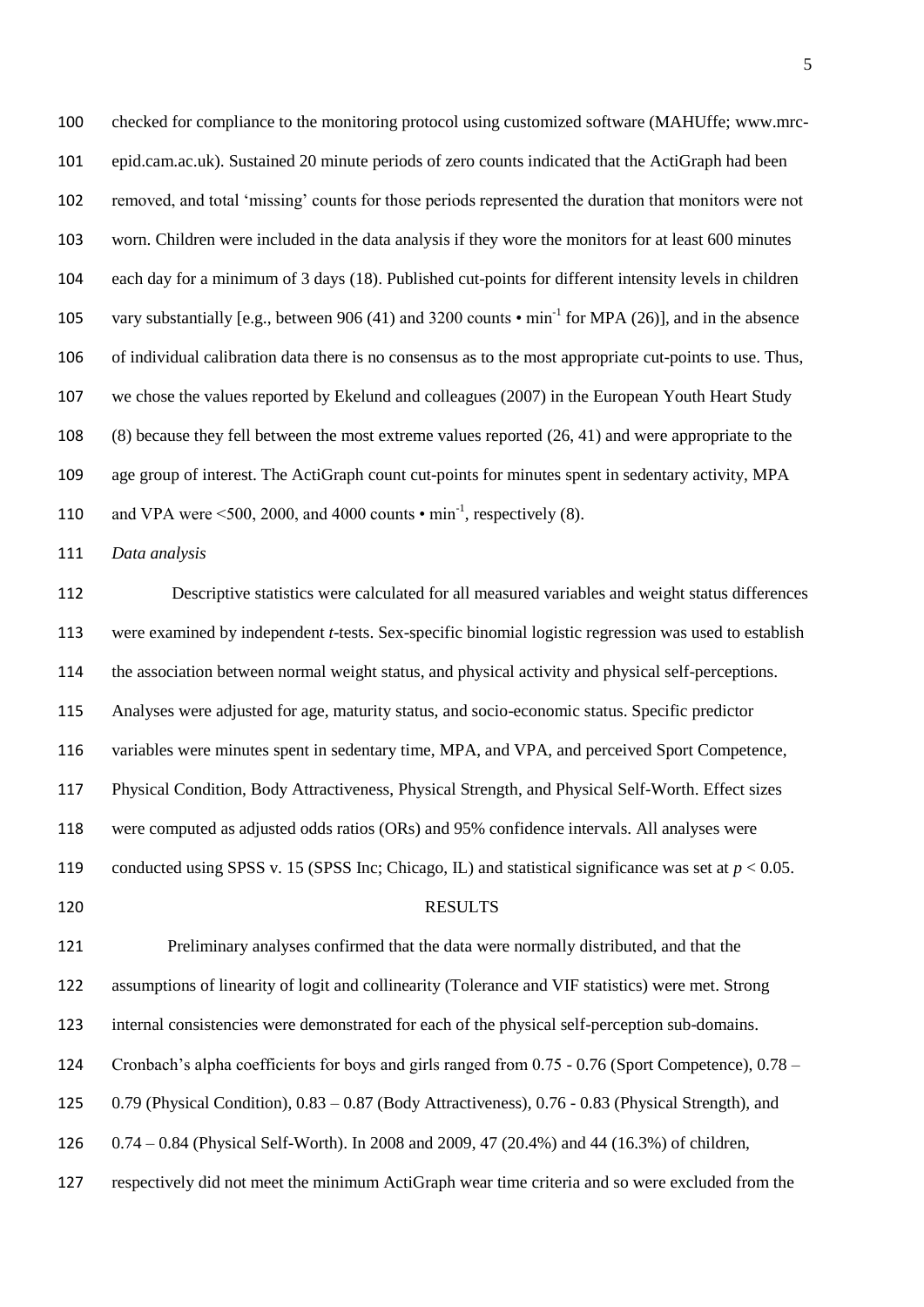data set. The main reason for exclusion was non-compliance, but one ActiGraph was lost in 2008 and six malfunctioned in 2009. Overall, 409 children were included in the analyses (224 girls) giving an overall compliance rate of 81.8%. There were significant differences in time spent sedentary and in MPA between included and excluded children (sedentary: excluded = 339.9 minutes vs. included = 132 578.5 minutes,  $p < .0001$ ; MPA: excluded = 31.2 minutes vs. included = 40.0 minutes,  $p < 0.0001$ ). Nineteen percent of children provided data on 7 valid measurement days, 15.4% on 6 days, 33.4% on 5 days, 19.5% on 4 days, and 12.7% on 3 days. Physical activity levels did not differ between children with 7, 6, 5, 4, or 3 days of valid data. Mean duration of daily monitoring was 11.8 hours for boys and girls.

*Descriptive analyses*

 There were no significant differences in age, stature, body mass, BMI, or maturation between the 2008 and 2008 cohorts (*p* < 0.05). Overweight/obese boys and girls were significantly taller, heavier, and somatically more mature than normal weight peers (Table 1). The majority of children were categorized as normal-weight (Boys: 78.5%; Girls: 76.2%), with 18.3% and 18.8% of boys and girls, respectively overweight, and 3.2% (boys) and 4.9% (girls) categorized as obese. These values are broadly representative of the town's school-age population when the IOTF BMI cut-points are applied (36). Stature and body mass were similar for boys and girls although girls' maturity offset 145 values (-1.26 years) were more advanced than boys (-2.97 years).

## TABLE 1 ABOUT HERE

 Sedentary time was similar between sex and weight status groups (Table 2). Normal-weight and overweight/obese boys' MPA differed by around 0.7 minutes, compared to 1.3 minutes for girls. Significant differences in VPA were observed among normal-weight and overweight/obese boys (*t* <sup>185</sup> 150 = 3.93,  $p = 0.001$ ) and girls ( $t_{221} = 2.68$ ,  $p = 0.008$ ). Sixty six percent of normal-weight boys achieved the recommended minimum of 60 minutes moderate-to-vigorous physical activity (MVPA) per day, 152 compared to 47.5% of overweight/obese boys ( $\chi^2$ <sub>1</sub> = 4.56, *p* = 0.03). Sixty minutes of MVPA was 153 achieved by 30% and 22.6% of normal-weight and overweight/obese girls, respectively  $(\chi^2) = 1.08$ , *p =* 0.30). Significant differences in normal-weight and overweight/obese boys' and girls' physical self-perceptions were evident in all sub-domains, with the exception of Sport Competence, and Physical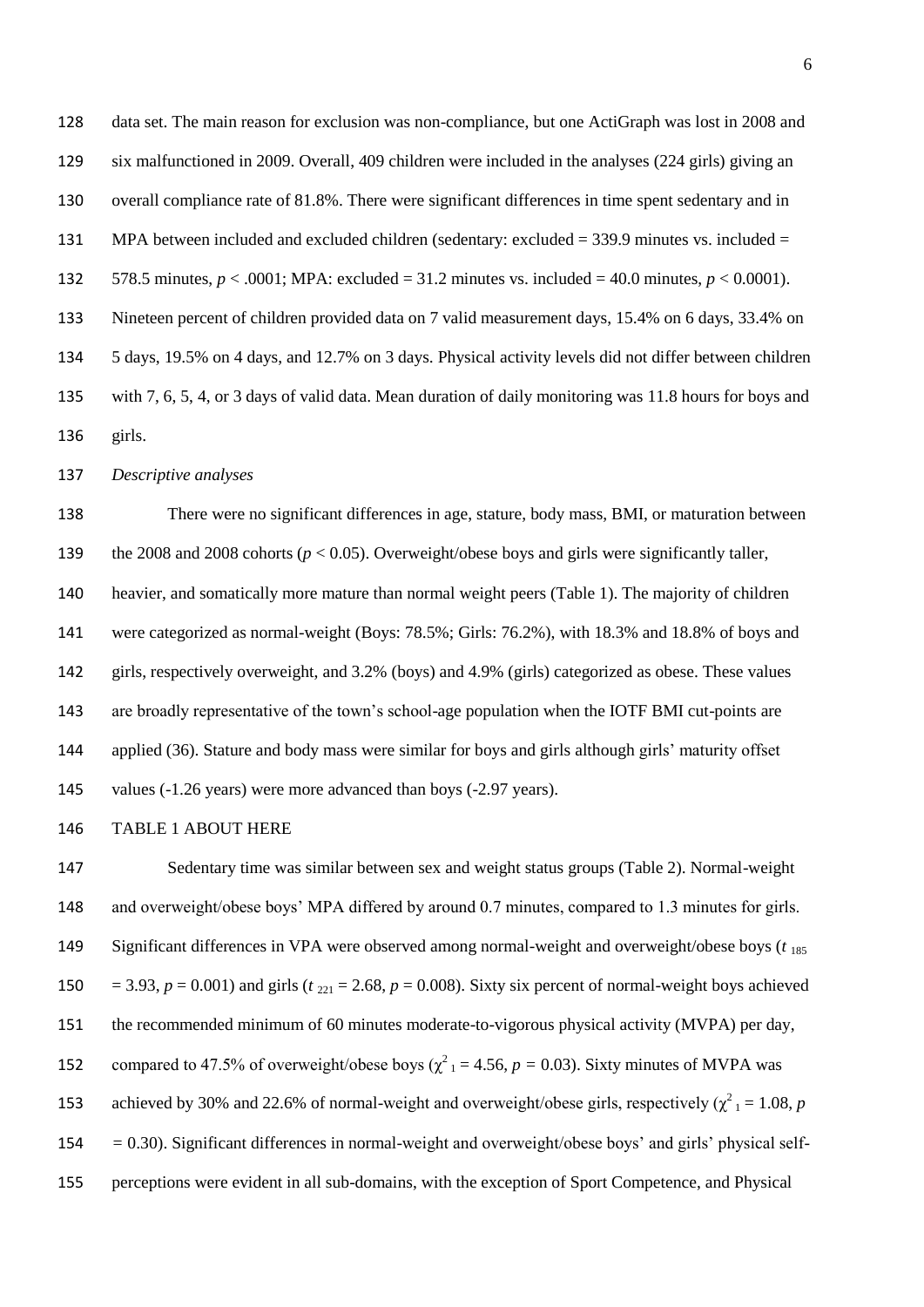Strength (Table 2). The greatest differences in normal-weight and overweight/obese boys' and girls'

physical self-perceptions were in perceived Physical Condition and Body Attractiveness.

## TABLE 2 ABOUT HERE

*Main analyses* 

 After controlling for the effects of boys' age, maturation, and socio-economic status, normal-161 weight status was significantly associated with VPA but not with MPA or sedentary time ( $OR = 1.13$ ) (1.03, 1.23), *p* = 0.01; Table 3). Furthermore, normal-weight status was significantly associated with boys' self-perceptions of Physical Condition (OR = 5.05 (1.52, 16.75), *p* = .008) and Body Attractiveness (OR = 4.44 (1.51, 13.06), *p* = 0.007). Following adjustment for girls' age, maturation and socio-economic status, analysis revealed a significant association between normal-weight status and VPA (OR = 1.13 (1.02, 1.25), *p* = 0.03, but not MPA or sedentary time (Table 3). Moreover, among girls, normal-weight status was significantly associated with self-perceptions of Physical Condition (OR = 2.50 (0.90, 6.98), *p* = 0.08) and Body Attractiveness (OR = 2.56 (1.14, 5.71), *p* = 0.02). TABLE 3 ABOUT HERE DISCUSSION This study investigated associations between primary school children's weight status, physical activity levels and physical self-perceptions. VPA was significantly different between normal-weight and overweight/obese children and VPA was significantly and positively associated with normal-weight status, although the strength of the effect sizes was modest. Normal-weight children accumulated 5.8 minutes (boys) and 3.04 minutes (girls) more VPA per day than their overweight/obese peers. Differences in VPA between normal-weight and overweight and obese children have previously been reported in the range of 6.4 minutes for boys and girls combined (40), 2 179 minutes for boys (35), and ~1 minute for girls (38). Comparisons with the present study are difficult due to the different accelerometer protocols, analyses, and cut-points used to classify VPA. Two studies (35, 38) used higher VPA cut-points than in our investigation, which may explain in part why

smaller differences in VPA were observed. Although Trost and colleagues used a similar VPA cut-

point to the one used in our study, boys' and girls' VPA was combinedwhich precludes comparisons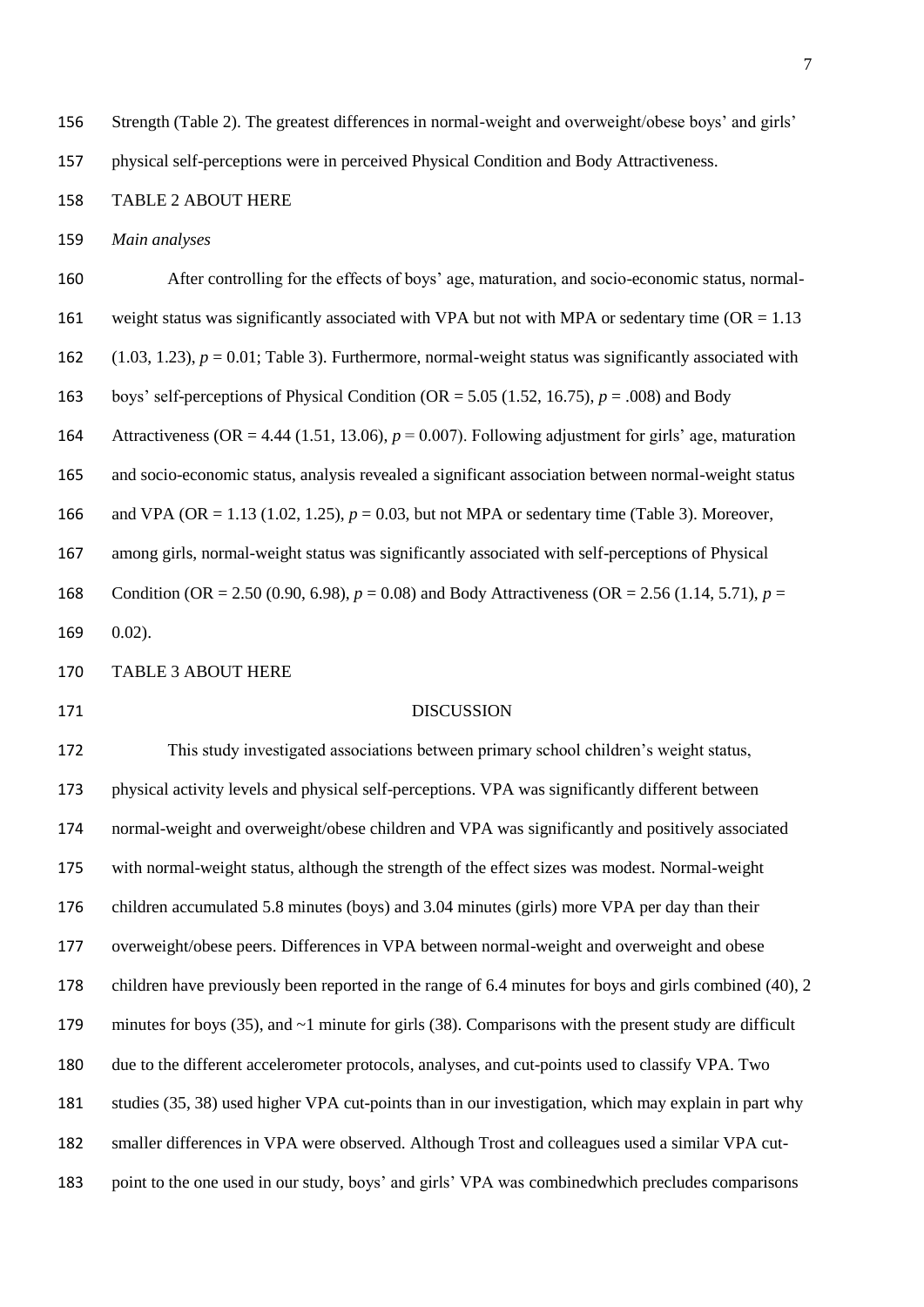by gender. These observed differences in VPA may not have accurately reflected energy expenditure of the normal-weight and overweight/obese groups. It is reported that the energy cost of participating in higher intensity physical activity can be greater for overweight/obese or low fit youth than for leaner or fitter peers (33). Using age-related reference values for children's physical activity energy 188 expenditure (15) we estimated that 5.8 minutes VPA (i.e., walking at 5.6 km  $\cdot$  h<sup>-1</sup>) for the normal- weight boys would yield an energy cost of 24.6 kcal, but the same duration of MPA (i.e., walking at 4  $\text{km} \cdot \text{h}^{-1}$ ) for the overweight/obese boys would require a greater energy cost at 26.2 kcal. Thus, it is possible that the overweight/obese children were doing more VPA than indicated by the accelerometer counts in terms of energy expended, but this was misclassified as MPA because accelerometers are unable to assess the physiological strain of physical activity. This issue may have partially influenced the magnitude of the associations between VPA and weight status.

 MPA was not associated with weight status, which concurs with previous studies (49), although others have reported moderate correlations between MPA and body fat (31). Our results suggest that regardless of weight status most children in the sample engaged in health-enhancing physical activity at the minimal, moderate intensity level. Sedentary time did not differ by weight status which supports a recent investigation into associations between children's objectively assessed sedentary time and body composition (34). Although significant relationships between self-reported 201 time spent TV viewing and video gaming, and body fat have been observed, the reported effect sizes were small, possibly due to the use of single, self-report, discrete markers of sedentary behavior, rather than objective measures (17). Differences in the measurement and classification of sedentary activity and weight status, as well as the affect of confounders such as socio-economic status, sleep duration, and food intake may be contributory factors explaining the lack of consistency between studies investigating sedentary behaviors and weight status (21).

 Normal-weight children reported significantly stronger physical self-perceptions than overweight/obese peers. Furthermore, overweight/obese girls scored lower in all domains than overweight/obese boys. Similar weight status and gender-related differences in self-perceptions have been observed elsewhere, particularly in relation to perceived physical competence and appearance (14). Body dissatisfaction is common among overweight/obese youth and is related to comparisons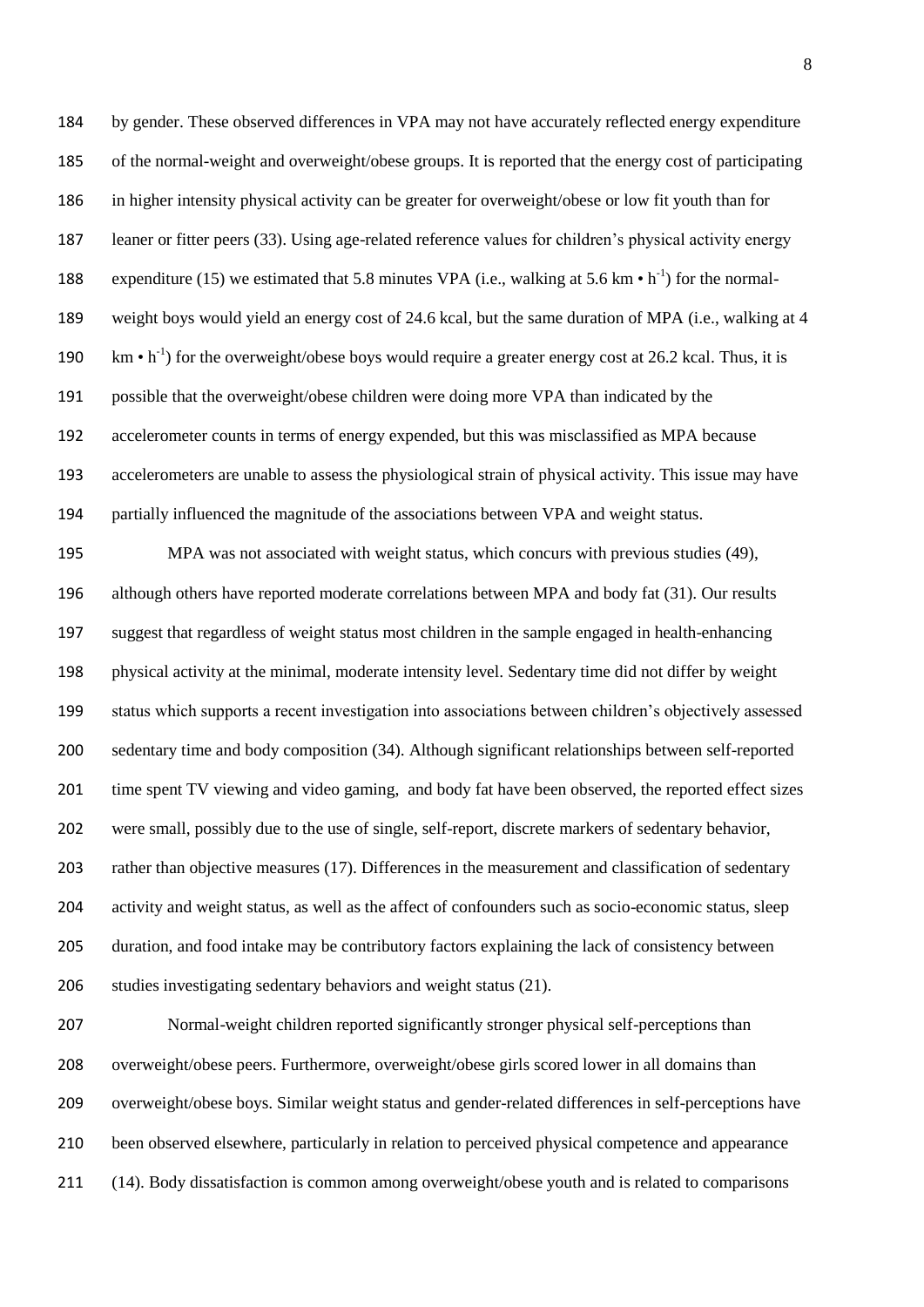with societal body shape ideals and resultant social stigmatization (13). Recently it was reported how body dissatisfaction mediated associations between different aspects of physical self-perception and BMI in boys but not in girls (20). The authors of this study suggested that improved physical self- perceptions achieved through physical activity experiences could reduce body dissatisfaction of overweight and obese boys, but in girls body dissatisfaction might be linked more to aesthetic appearance than physical activity-related competence, hence the stronger mediating effects of physical self-perceptions among boys (20). Considering the influence of body dissatisfaction the significant associations between perceived Body Attractiveness and weight status were anticipated, 220 although the magnitude of these effects (Boys:  $OR = 4.44$ ; Girls:  $OR = 2.54$ ) revealed differences in 221 the relative influence of Body Attractiveness between the sexes. These effect size differences reflect the higher ratings of Body Attractiveness among boys, which were consistent with other studies in similarly aged children (4, 9). Although girls typically attach more importance to Body Attractiveness (46) their perceptions are often unable to match their expectations, possibly because pressure to conform to a societal and cultural stereotype body shape is greater on girls than boys, and girls experience more obvious physical changes during puberty than boys (22). Perceived Physical Condition was also significantly associated with normal-weight status,

228 with these associations strongest in boys ( $OR = 5.05$  vs. 2.5 in girls). The strength of the associations observed for the normal-weight boys and girls reflects the relative differences in their ratings of Physical Condition, which concur with those described previously (9). In the current sample perceptions of Physical Condition, conceptualized in the CY-PSPP as fitness and exercise (45) were lowest among children with the highest BMI values. Previous studies have reported moderate correlations between perceived Physical Condition and cardiorespiratory fitness (44), while the inverse association between cardiorespiratory fitness and adiposity/weight status is well established (8). Thus, it is likely that the children's perceived Physical Condition was based in part on their actual levels of cardiorespiratory fitness (44). These perceptions of Physical Condition may have been manifested through class-based norm-referenced assessments (e.g., multi-stage fitness test) and/or direct comparisons with peers during play and physical activity (e.g., effort and exertion during sports or vigorous games) (43). Although cardiorespiratory fitness was not assessed in this study the strong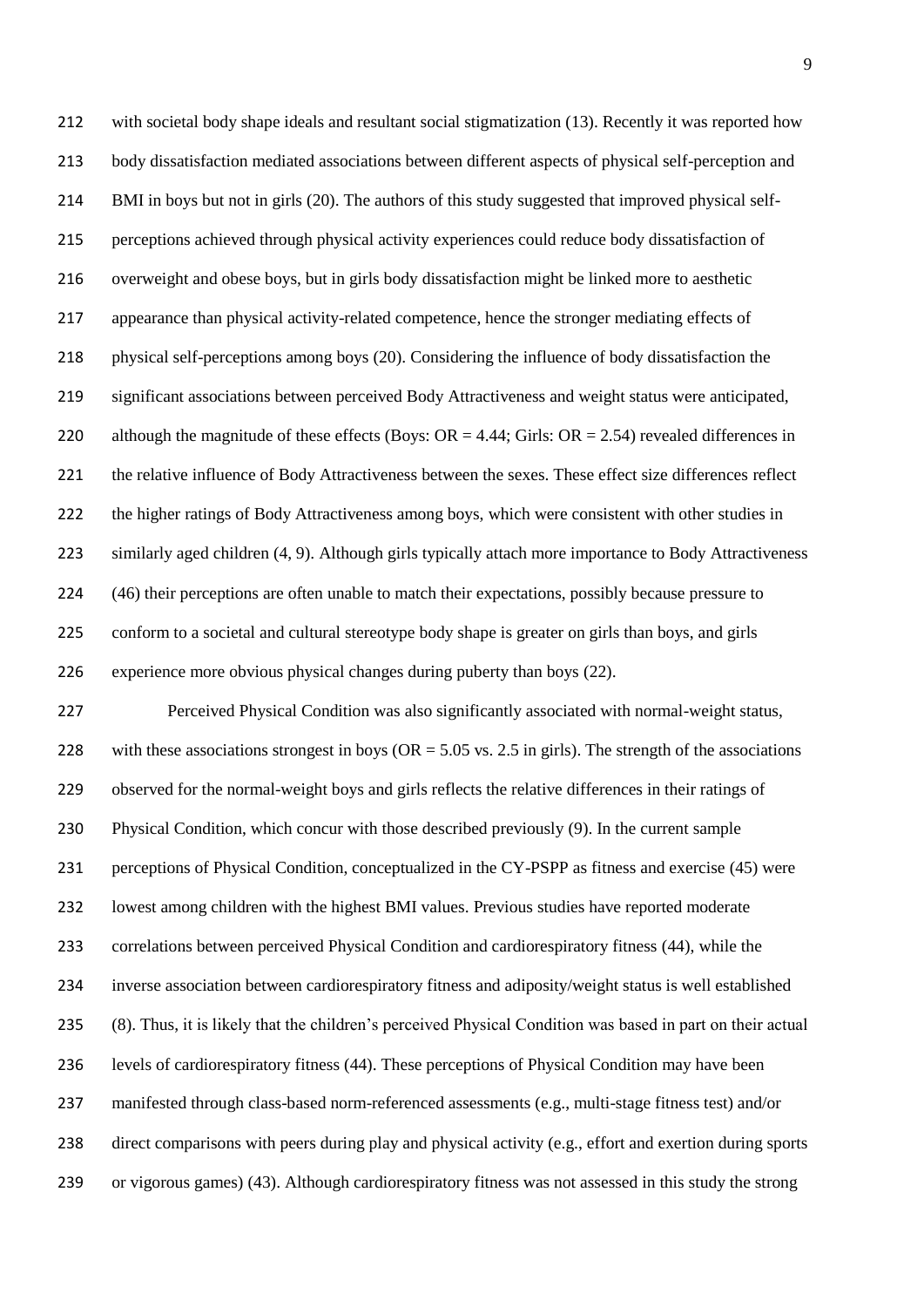associations between perceived Physical Condition and weight status may reflect differing levels of cardiorespiratory fitness between the normal-weight and overweight/obese children, which have been observed previously (28). Cardiorespiratory fitness is inversely and independently associated with clustered cardiovascular risk, although fatness may partly mediate this association (29). Though physical activity engagement is beneficial to both cardiorespiratory fitness and clustered cardiovascular risk, actual engagement in activity may be compromised among overweight and obese children without a reduction in abdominal fat (29). Nonetheless, physical activity interventions can be effective among children with unfavorable cardiovascular risk profiles, when such protocols are of sufficient duration, have appropriate volumes of activity, and are implemented by expert personnel (27).

*Study limitations and strengths*

 This study had several limitations which need acknowledging. The cross-sectional nature of the study precludes any claims about causality and direction in relation to the variables of interest. The selection of accelerometer cut-points had an influence on the extent of the associations with weight status. As there is no consensus about the most appropriate accelerometer cut-points to use with pediatric populations we employed previously published values (8) that have been used to address similar research questions to ours with comparable populations (34). Moreover, accelerometers assess movement and are unable to assess the physiological strain of physical activity. For this reason the energy cost of the normal-weight and overweight/obese children's physical engagement was unknown. Data were collected in the autumn and winter when temperatures averaged 260 8.5°C and daylight hours were limited to between 10 and 7.8 hours. For these reasons physical activity levels may have been lower than during the spring and summer. Although BMI has limitations as a measure of adiposity, it is strongly associated with body fat among youth (25) and so is a most appropriate measure for school-based studies such as this. Strengths of this study were the use of a large sample of children, objective measures of physical activity to assess physical activity at different intensities, and analyses which were adjusted for common confounders.

*Conclusions*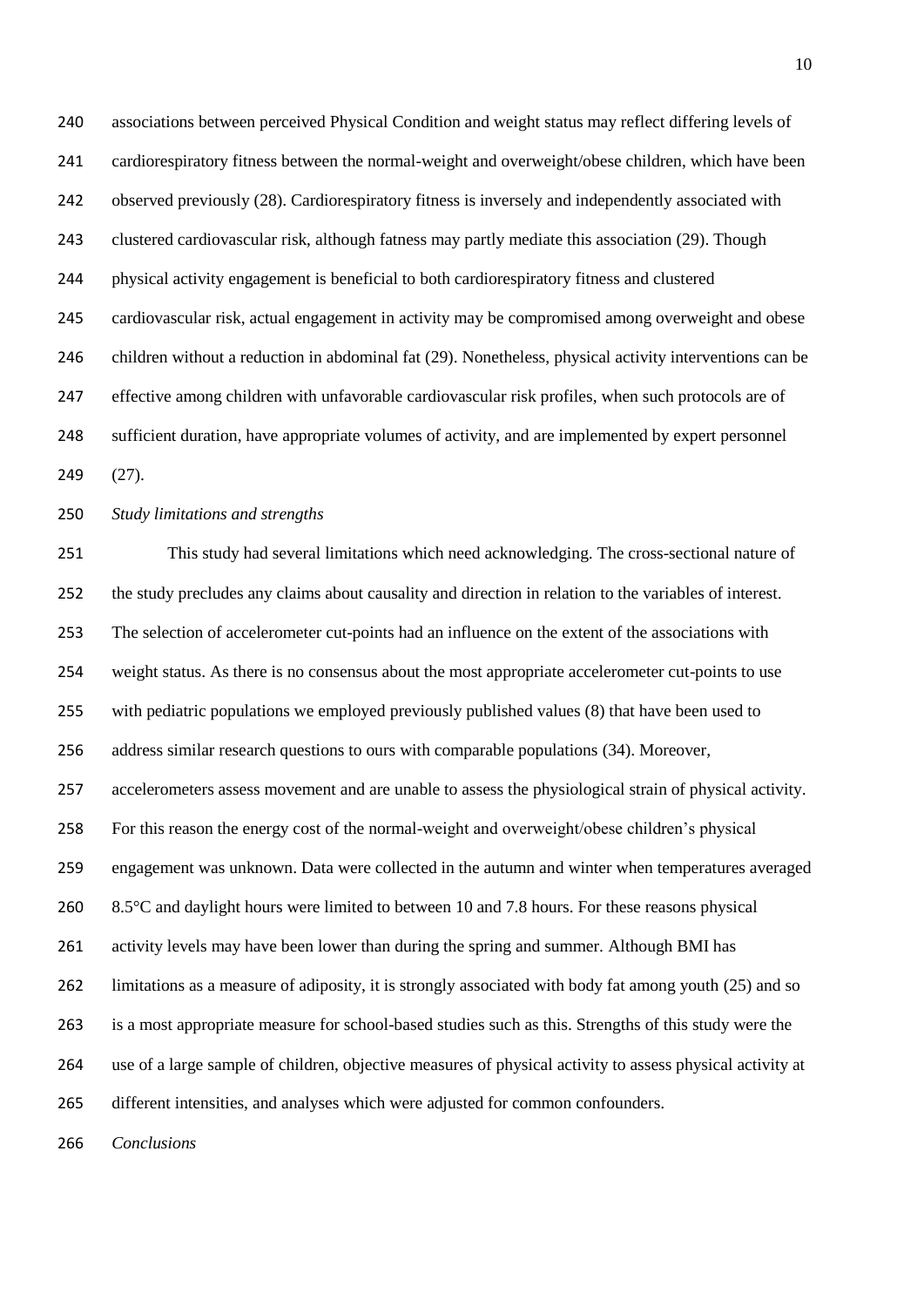This novel investigation studied associations between children's weight status, different intensities of physical activity, and physical self-perceptions. Significant modest associations were observed between normal-weight status and time spent in VPA. Time spent sedentary and in MPA were similar regardless of weight status. Normal-weight children had more positive physical self- perceptions than overweight/obese counterparts, particularly with regards to perceptions of Body Attractiveness and Physical Condition. Moreover, the magnitude of these associations was greatest among boys. Future research needs to confirm causal relationships between the correlates investigated in this study through longitudinal and interventional type investigations.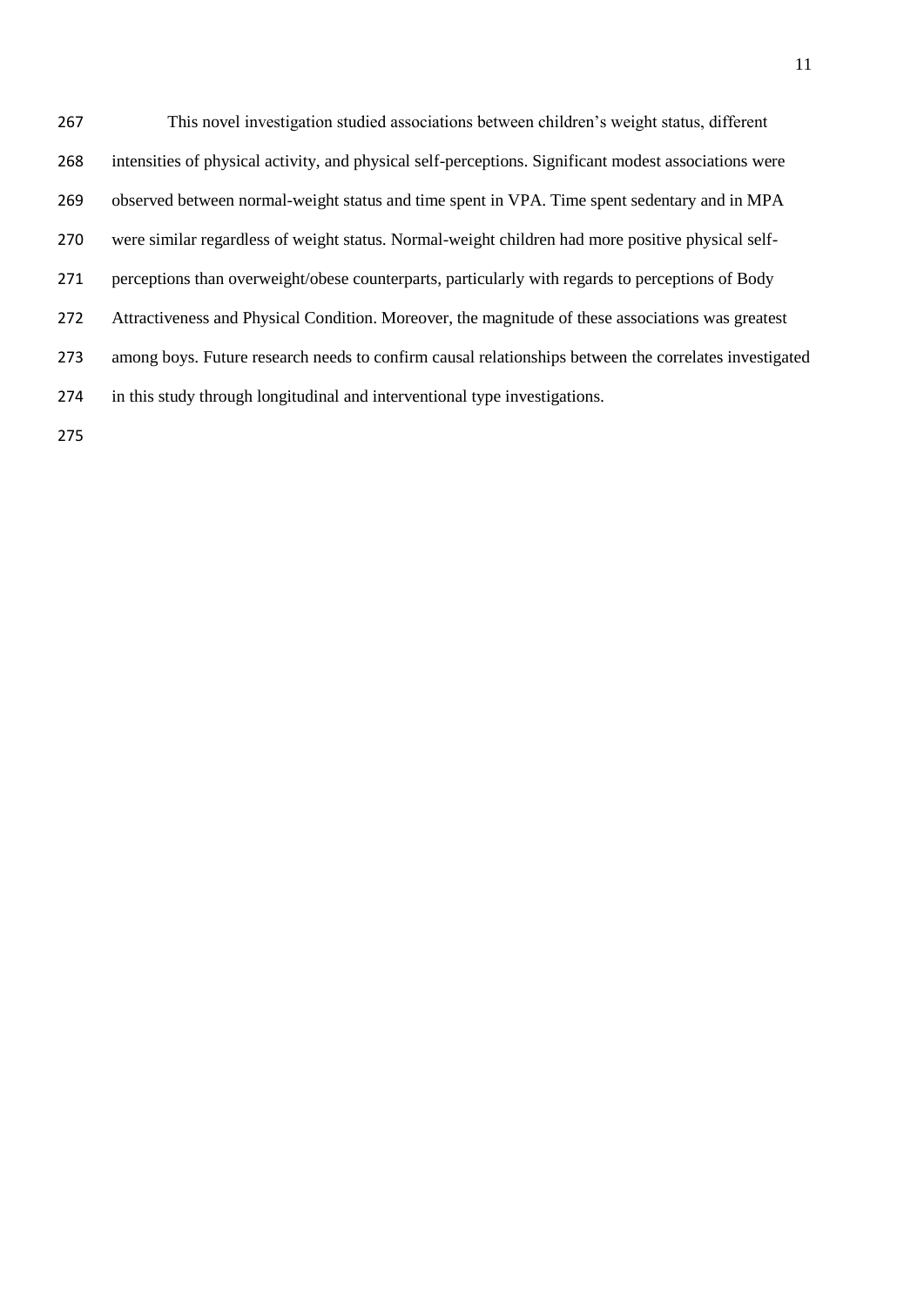| 276 |     |                                                                                                 |
|-----|-----|-------------------------------------------------------------------------------------------------|
| 277 |     | <b>REFERENCES</b>                                                                               |
| 278 | 1.  | Antonogeorgos, G., A. Papadimitriou, D.B. Panagiotakos, K.N. Priftis, and P. Nikolaidou.        |
| 279 |     | Physical activity patterns and obesity status among 10- to 12- year old adolescents living in   |
| 280 |     | Athens, Greece. J. Phys. Act. Health. 7:633-640, 2010.                                          |
| 281 | 2.  | Census.ac.uk. National Statistics Postcode Directory. Available from:                           |
| 282 |     | http://census.ac.uk/guides/Lookup_tables.aspx, 2008.                                            |
| 283 | 3.  | Cole, T.J., M.C. Bellizzi, K.M. Flegal, and W.H. Dietz. Establishing a standard definition for  |
| 284 |     | child overweight and obesity worldwide: international survey. Br. Med. J. 320:1240-1244,        |
| 285 |     | 2000.                                                                                           |
| 286 | 4.  | Crocker, P.R.E., R.C. Ekelund, and K.C. Kowalski. Children's physical activity and physical     |
| 287 |     | self-perceptions. J. Sports Sci. 18:383-394, 2000.                                              |
| 288 | 5.  | Deckelbaum, R.J. and C.L. Williams. Childhood obesity: the health issue. Obes. Res. Suppl.      |
| 289 |     | 9/4:239-243, 2001.                                                                              |
| 290 | 6.  | Department for Communities and Local Government. The English Indices of Deprivation             |
| 291 |     | 2007. Wetherby: Communities and Local Government Publications, 2008.                            |
| 292 | 7.  | Dietz, W.H. Health consequences of obsity in youth: childhood predictors of adult disease.      |
| 293 |     | Pediatrics. 101:518-525, 1998.                                                                  |
| 294 | 8.  | Ekelund, U., S.A. Anderssen, K. Froberg, L.B. Sardinha, L.B. Andersen, and S. Brage.            |
| 295 |     | Independent associations of physical activity and cardiorespiratory fitness with metabolic risk |
| 296 |     | factors in children: the European Youth Heart Study. Diabetologia. 50:1832-1840, 2007.          |
| 297 | 9.  | Fairclough, S.J. and N.D. Ridgers. Relationships between maturity status, physical activity,    |
| 298 |     | and physical self-perceptions in primary school children. J. Sports. Sci. 28:1-9, 2010.         |
| 299 | 10. | Fox, K.R. Tackling obesity in children through physical activity: a perspective from the        |
| 300 |     | United Kingdom. Quest. 56:28-40, 2004.                                                          |
| 301 | 11. | Fox, K.R. and C.B. Corbin. The physical self-perception profile: Development and                |
| 302 |     | preliminary validation. J. Sport. Exerc. Psyc. 11:408-430, 1989.                                |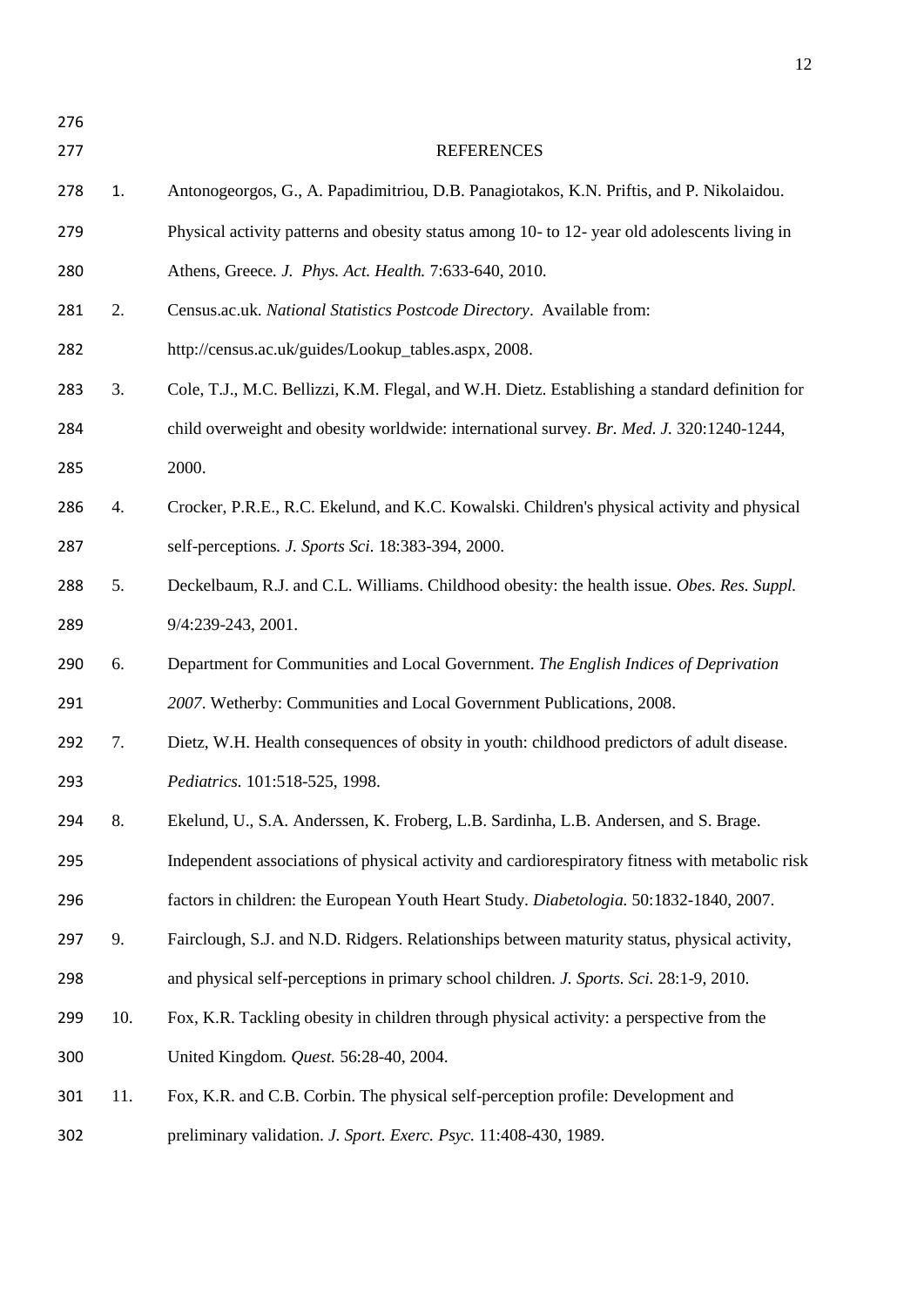12. Franklin, J., G. Denyer, K.S. Steinbeck, I.D. Caterson, and A.J. Hill. Obesity and Risk of Low Self-esteem: A Statewide Survey of Australian Children*. Pediatrics.* 118:2481-2487, 2006. 13. Friedman, M.A. and K.D. Brownell. Psychological correlates of obesity: moving to the next research generation*. Psychol.Bull.* 117:3-20, 1995. 14. Griffiths, L.J., T.J. Parsons, and A.J. Hill. Self-esteem and quality of life in obese children and adolescents: A systematic review*. Int. J. Pediatr. Obes.* 5:282-304, 2010. 15. Harrell, J.S., R.G. McMurray, C.D. Baggett, M.L. Pennell, P.F. Pearce, and S.I. Bangdiwala. Energy costs of physical activities in children and adolescents*. Med. Sci. Sports Exerc.* 37:329-336, 2005. 16. Harter, S. The Perceived Competence Scale for Children*. Child Dev.* 53:87-97, 1982. 17. Marshall, S.J., S.J.H. Biddle, T. Gorely, N. Cameron, and I. Murdey. Relationships between media use, body fatness and physical activity in children and youth: A meta-analysis*. Int. J. Obes.* 28:1238-1246, 2004. 18. Mattocks, C., A.R. Ness, S.D. Leary, et al. Use of accelerometers in a large field-based study of children: Protocols, design issues, and effects on precision*. J. Phys. Act. Health.* 5:S98- S111, 2008. 19. Mirwald, R.L., A.D.G. Baxter-Jones, D.A. Bailey, and G.P. Beunen. An assessment of maturity from anthropometric measurements*. Med. Sci. Sports Exerc.* 34:689-694, 2002. 20. Morano, M., D. Colella, C. Robazza, L. Bortoli, and L. Capranica. Physical self-perception and motor performance in normal-weight, overweight and obese children*. Scan. J. Med. Sci. Sports.* doi: 10.1111/j.1600-0838.2009.01068.x, 2010. 21. Must, A. and D.J. Tybor. Physical activity and sedentary behavior: a review of longitudinal studies of weight and adiposity in youth*. Int. J. Obes.* 29 Suppl 2:S84-96, 2005. 22. Niven, A.G., S.G. Fawkner, A.M. Knowles, and C. Stephenson. Maturational differences in physical self-perceptions and relationships with physical activity in early adolescent girls*. Pediatr. Exerc. Sci.* 19:472-480, 2007. 23. O'Dea, J.A. Self-concept, self-esteem and body weight in adolescent females*. J. Health Psychol.* 11:599-611, 2006.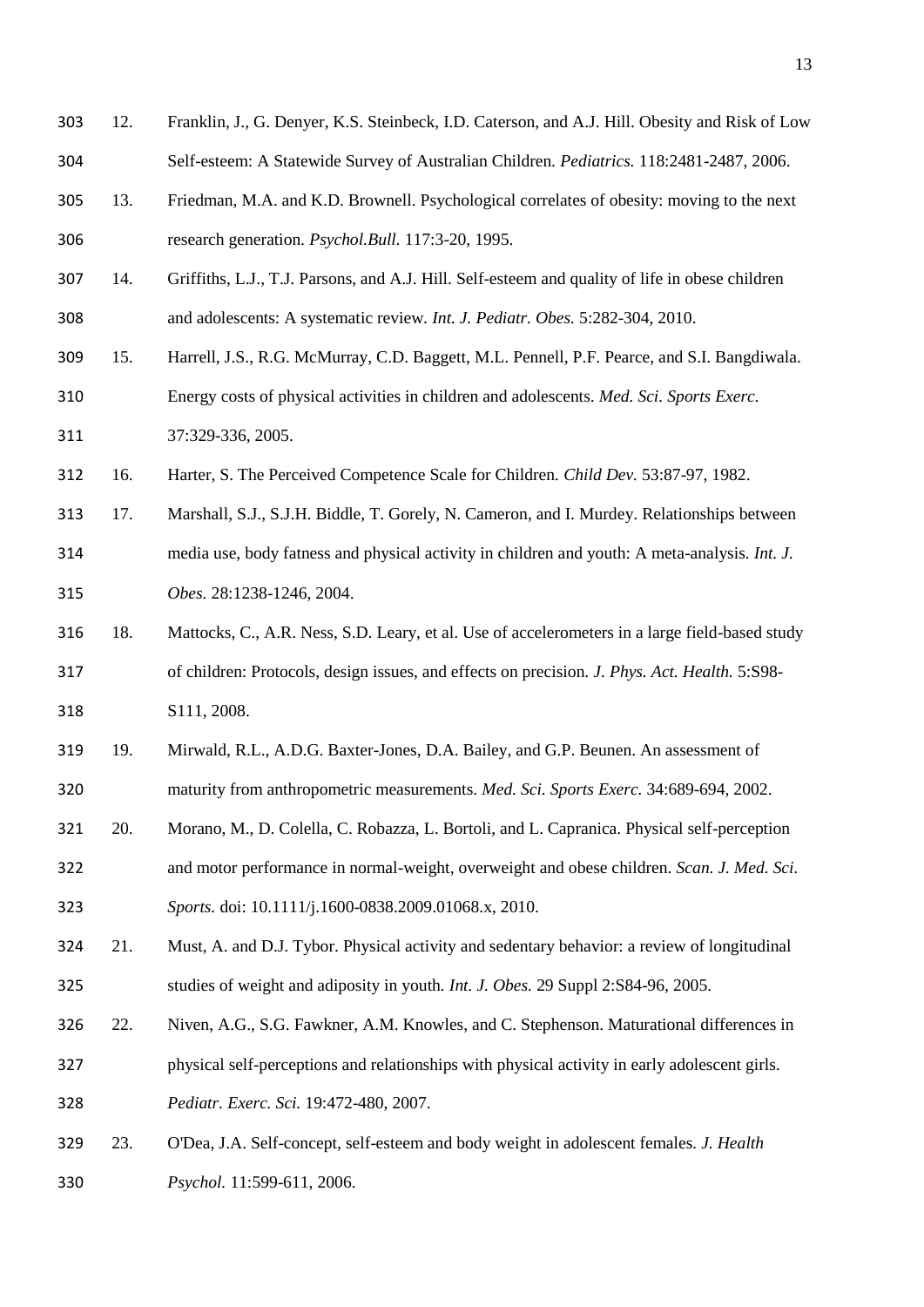- 24. Parikh, T. and G. Stratton. Influence of intensity of physical activity on adiposity and cardiorespiratory fitness in 5-18 year olds*. Sports. Med.* 41:477-488, 2011.
- 25. Pietrobelli, A., M.S. Faith, D.B. Allison, D. Gallagher, G. Chiumello, and S.B. Heymsfield. Body mass index as a measure of adiposity among children and adolescents: A validation
- study*. J. Pediatrics.* 132:204-210, 1998.
- 26. Puyau, M., A. Adolph, F. Vohra, and N. Butte. Validation and calibration of physical activity monitors in children*. Obes. Res.* 10:150-157, 2002.
- 27. Resaland, G.K., S.A. Anderssen, I.M. Holme, A. Mamen, and L.B. Andersen. Effects of a 2-
- year school-based daily physical activity intervention on cardiovascular disease risk factors:
- The Sogndal school-intervention study*. Scand. J. Med. Sci. Sports.* doi: 10.1111/j.1600-

0838.2010.01181.x, 2010.

- 28. Resaland, G.K., A. Mamen, S.A. Anderssen, and L.B. Andersen. Cardiorespiratory fitness and body mass index values in 9-year-old Norwegian children*. Acta. Paediatr.* 98:687-692, 2008.
- 29. Resaland, G.K., A. Mamen, C. Boreham, S.A. Anderssen, and L.B. Andersen. Cardiovascular risk factor clustering and its association with fitness in nine-year-old rural Norwegian children*. Scand. J. Med. Sci. Sports.* 20:e112-20, 2010.
- 30. Rokholm, B., J.L. Baker, and T.I. Sorensen. The levelling off of the obesity epidemic since the year 1999 - a review of evidence and perspectives*. Obes. Rev.* 11:835-846, 2010.
- 31. Rowlands, A.V., D.K. Ingledew, and R.G. Eston. The relationship between body fatness and
- habitual physical activity in children: A meta-analysis. *Pediatr. Exerc. Sci.* 11:263, 1999.
- 32. Sherar, L.B., D.W. Esliger, A.D.G. Baxter-Jones, and M.S. Trembaly. Age and gender
- differences in youth physical activity: Does physical maturity matter? *Med. Sci. Sports Exerc.* 39:830-835, 2007.
- 33. Spadano, J.L., A. Must, L.G. Bandini, G.E. Dallal, and W.H. Dietz. Energy cost of physical activities in 12 y old girls: MET values and the influence of body weight*. Int. J. Obes.*
- 27:1528-1533, 2003.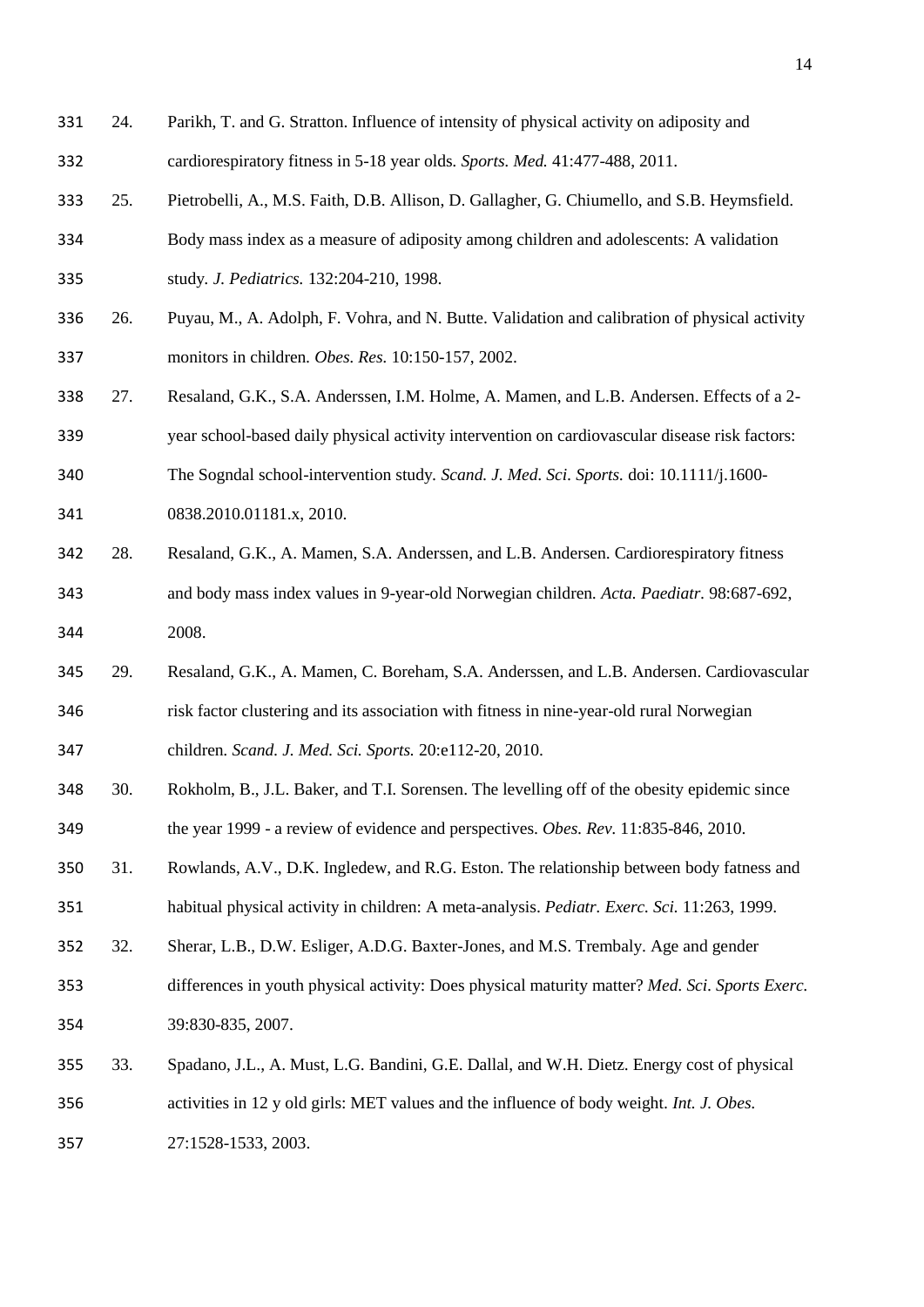- 34. Steele, R.M., E.M. van Sluijs, A. Cassidy, S.J. Griffin, and U. Ekelund. Targeting sedentary time or moderate- and vigorous-intensity activity: independent relations with adiposity in a population-based sample of 10-y-old British children*. Am. J. Clin. Nutr.* 90:1185-92, 2009.
- 35. Stone, M.R., A.V. Rowlands, and R.G. Eston. Characteristics of the activity pattern in normal
- weight and overweight boys*. Prev. Med.* 49:205-8, 2009.
- 36. The NHS Information Centre, *National Child Measurement Programme: England 2009/10 school year*. London: NHS, 2010.
- 37. The NHS Information Centre, *Statistics on Obesity, Physical Activity and Diet: England, 2010*. London: The Health and Social Care Information Centre, 2010.
- 38. Treuth, M.S., D.J. Catellier, K.H. Schmitz, et al. Weekend and weekday patterns of physical activity in overweight and normal-weight adolescent girls*. Obes.* 15:1782-8, 2007.
- 39. Troiano, R.P., D. Berrigan, K.W. Dodd, L.C. Masse, T. Tilert, and M. McDowell. Physical activity in the United States measured by accelerometer*. Med. Sci. Sports Exerc.* 40:181-8, 2008.
- 40. Trost, S.G., L. Kerr, and R.R. Pate. Physical activity and determinants of physical activity in obese and non-obese children*. Int. J. Obes.* 25:822-829, 2001.
- 41. Trost, S.G., R.R. Pate, J.F. Sallis, et al. Age and gender differences in objectively measured physical activity in youth*. Med. Sci. Sports Exerc.* 34:350-355, 2002.
- 42. Van der Horst, K., M.J.C.A. Paw, J.W.R. Twisk, and W. Van Mechelen. A brief review on correlates of physical activity and sedentariness in youth*. Med. Sci. Sports Exerc.* 39:1241- 1250, 2007.
- 43. Weiss, M.R., V. Ebbeck, and T.S. Horn. Children's self-perceptions and sources of physical competence information: A cluster analysis*. J. Sport Exerc. Psychol.* 19:52-70, 1997.
- 44. Welk, G.J. and B. Eklund. Validation of the children and youth physical self perceptions profile for young children*. Psychol. Sport Exerc.* 6:51-65, 2005.
- 45. Whitehead, J.R. A study of children's physical self-perceptions using an adapted physical self-perception profile questionnaire. *Pediatr. Exerc. Sci.* 7:132-151, 1995.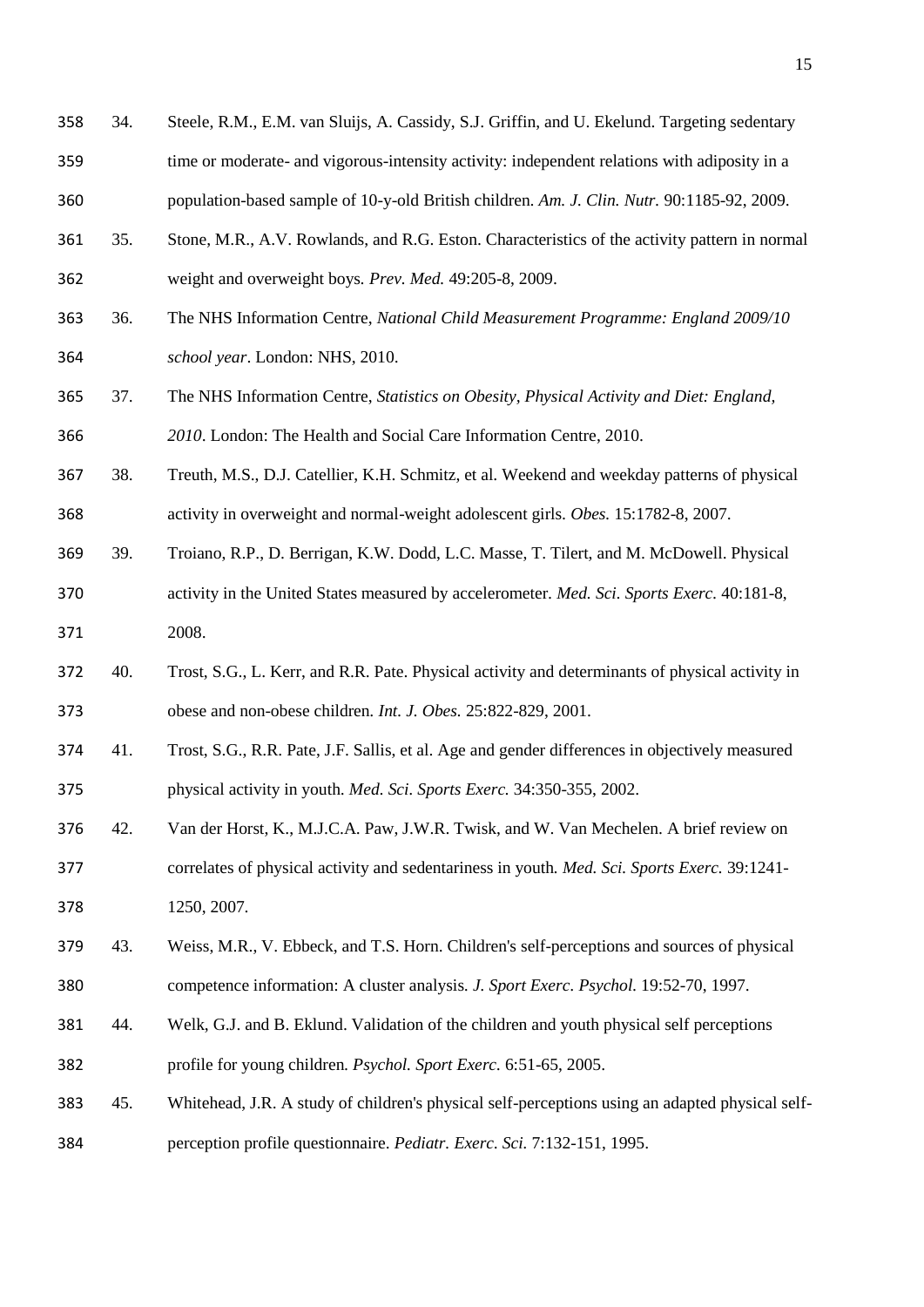| 385 | 46. | Whitehead, J.R. and C.B. Corbin. Self-esteem in children and youth: The role of sport and   |
|-----|-----|---------------------------------------------------------------------------------------------|
| 386 |     | physical education. In: The Physical Self: From Motivation to Well-Being. K.R. Fox (Ed.).   |
| 387 |     | Champaign, IL: Human Kinetics, 1997, pp. 175-203.                                           |
| 388 | 47. | WiganCouncil. Equality and Diversity - Welcome. Available from:                             |
| 389 |     | http://www.wigan.gov.uk/Services/CouncilDemocracy/PoliciesPlans/EqualOportunities/Equa      |
| 390 |     | lityAndDiversityWelcome.htm, 2011.                                                          |
| 391 | 48. | Wilks, D.C., H. Besson, A.K. Lindroos, and U. Ekelund. Objectively measured physical        |
| 392 |     | activity and obesity prevention in children, adolescents and adults: a systematic review of |
| 393 |     | prospective studies. Obes. Rev. doi: 10.1111/j.1467-789X.2010.00775.x. 2010.                |
| 394 | 49. | Wittmeier, K.D., R.C. Mollard, and D.J. Kriellaars. Physical activity intensity and risk of |
| 395 |     | overweight and adiposity in children. Obes. 16:415-20, 2008.                                |
| 396 |     |                                                                                             |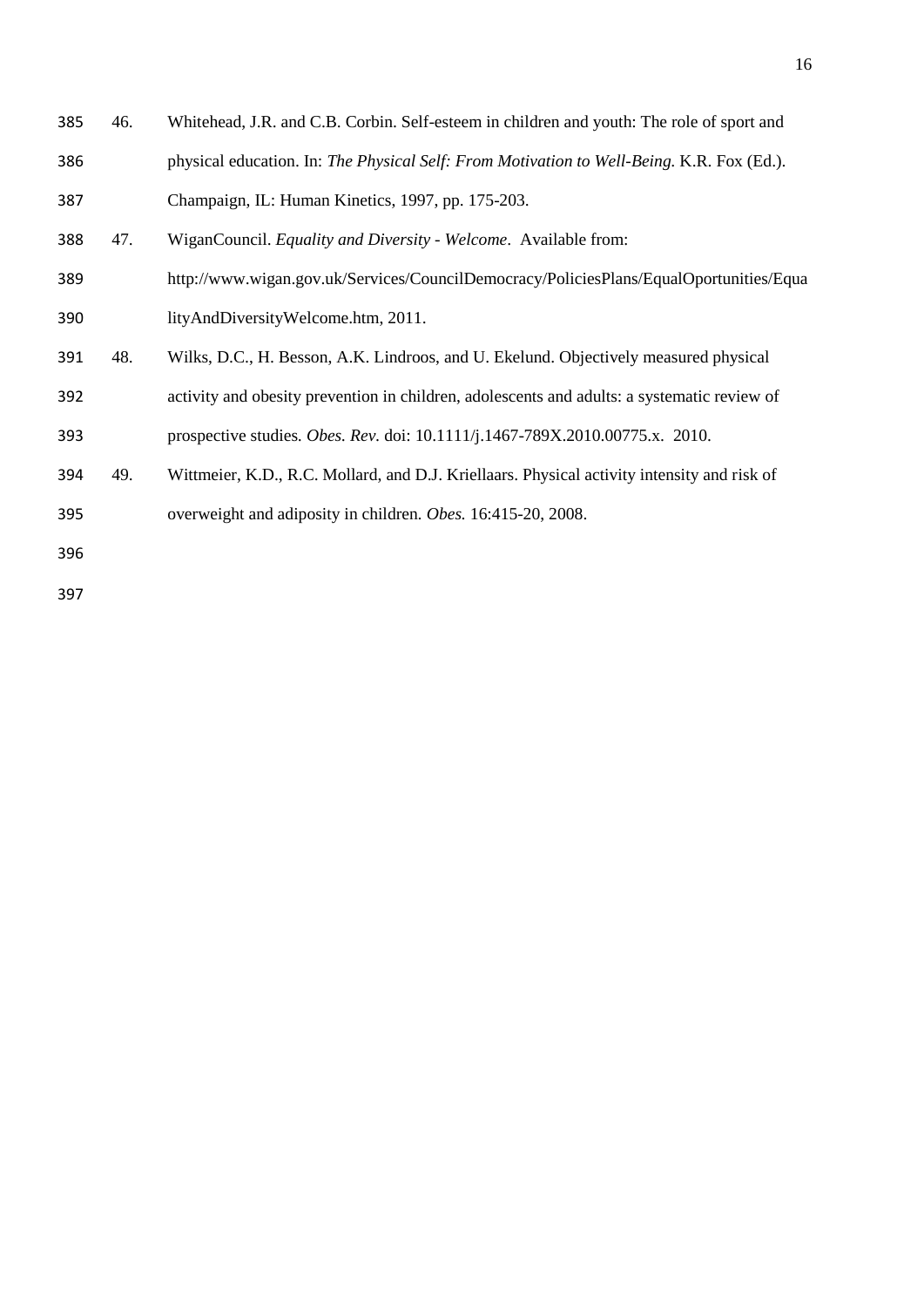|                                            |               | <b>Boys</b>      |          | Girls         |                  |          |  |
|--------------------------------------------|---------------|------------------|----------|---------------|------------------|----------|--|
|                                            | Normal-weight | Overweight/obese | p        | Normal-weight | Overweight/obese | p        |  |
|                                            | $(n = 146)$   | $(n = 40)$       |          | $(n = 170)$   | $(n = 53)$       |          |  |
| Age (years)                                | 10.66(0.33)   | 10.74(0.30)      | 0.14     | 10.65(0.33)   | 10.66(0.32)      | 0.80     |  |
| Stature (cm)                               | 142.72 (7.37) | 146.44 (5.03)    | 0.003    | 143.75 (6.97) | 146.88 (6.80)    | 0.005    |  |
| Body mass (kg)                             | 34.43 (5.88)  | 49.02 (6.38)     | < 0.0001 | 34.98 (5.97)  | 49.42 (6.60)     | < 0.0001 |  |
| BMI $(m \cdot kg^2)$                       | 16.80(1.77)   | 22.80(2.17)      | < 0.0001 | 16.83(1.93)   | 22.95 (3.31)     | < 0.0001 |  |
| Maturity offset (years)                    | $-3.07(0.48)$ | $-2.59(0.38)$    | < .0001  | $-1.38(0.50)$ | $-0.87(0.49)$    | < .0001  |  |
| ${}^{\rm a}$ SES ( ${}^{\rm b}$ IMD score) | 18.60 (11.63) | 17.82 (10.69)    | 0.71     | 17.22 (10.43) | 20.10 (13.18)    | 0.11     |  |

Table 1. Descriptive characteristics of normal-weight and overweight/obese boys and girls  $(M \pm SD)$ 

 ${}^{\text{a}}\text{SES} = \text{socio-economic status}; {}^{\text{b}}\text{IMD} = \text{indices of multiple deprivation}$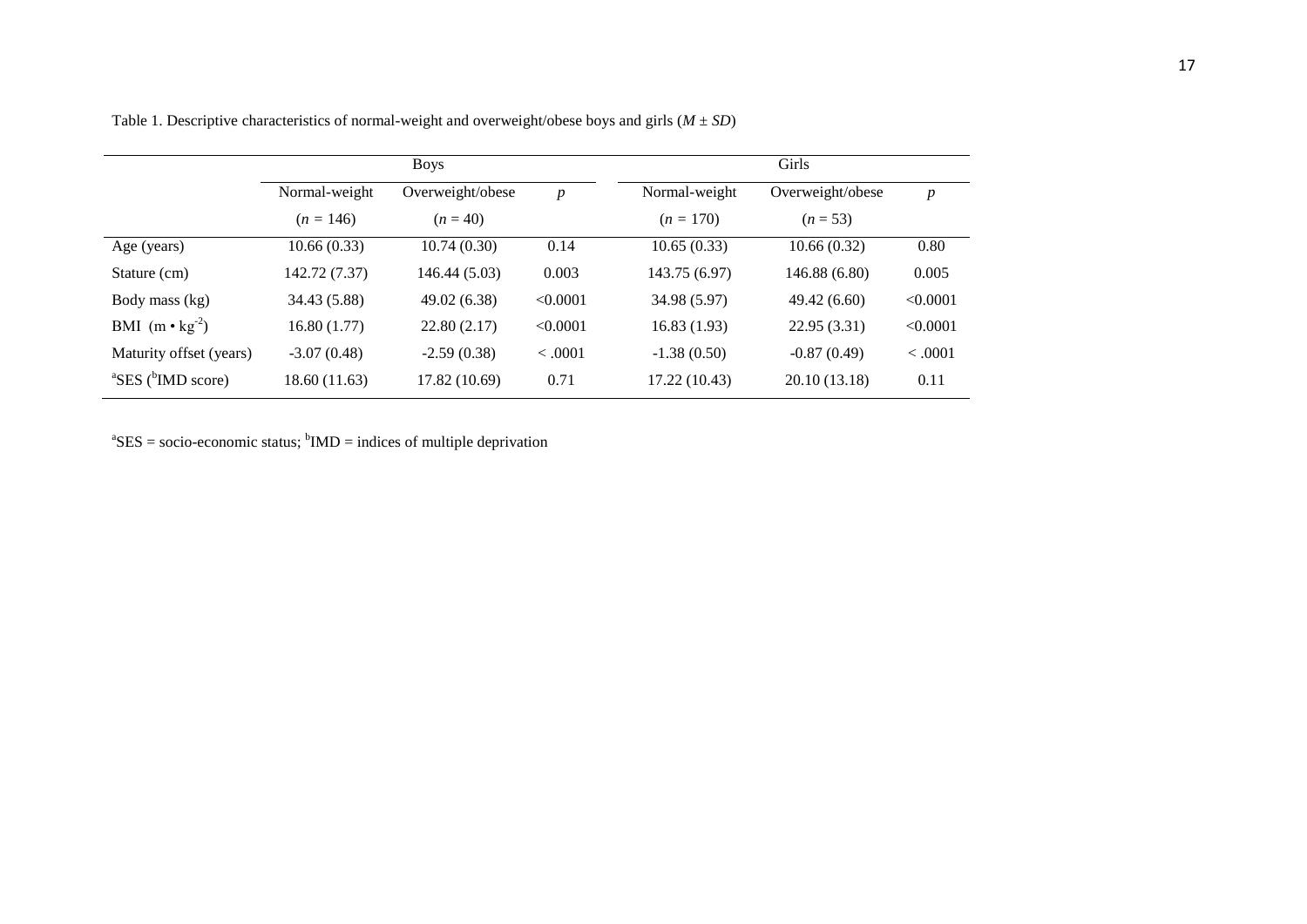|                             |                | <b>Boys</b>      |                  |                | Girls            |                  |
|-----------------------------|----------------|------------------|------------------|----------------|------------------|------------------|
|                             | Normal-weight  | Overweight/obese | $\boldsymbol{p}$ | Normal-weight  | Overweight/obese | $\boldsymbol{p}$ |
|                             | $(n = 146)$    | $(n = 40)$       |                  | $(n = 170)$    | $(n = 53)$       |                  |
| Physical activity (min/day) |                |                  |                  |                |                  |                  |
| Sedentary                   | 572.33 (74.02) | 582.64 (78.90)   | 0.44             | 590.75 (68.25) | 581.31 (77.90)   | 0.40             |
| <sup>a</sup> MPA            | 43.23(11.16)   | 42.46 (11.58)    | 0.70             | 36.60(8.25)    | 35.33 (8.25)     | 0.37             |
| $b$ VPA                     | 23.79 (10.12)  | 17.99(7.26)      | 0.001            | 17.92(7.53)    | 14.88 (5.93)     | 0.008            |
| Physical self-perceptions   |                |                  |                  |                |                  |                  |
| <b>Sport Competence</b>     | 3.11(0.64)     | 2.91(0.60)       | 0.09             | 2.93(0.56)     | 2.73(0.54)       | 0.03             |
| Physical Condition          | 3.18(0.64)     | 2.69(0.51)       | < 0.0001         | 3.02(0.58)     | 2.75(0.59)       | 0.004            |
| <b>Attractive Body</b>      | 2.91(0.68)     | 2.38(0.59)       | < 0.0001         | 2.84(0.67)     | 2.31(0.54)       | < 0.0001         |
| Physical Strength           | 2.91(0.67)     | 2.86(0.50)       | 0.60             | 2.65(0.60)     | 2.68(0.54)       | 0.79             |
| Physical Self-Worth         | 3.07(0.64)     | 2.82(0.56)       | 0.03             | 3.02(0.61)     | 2.77(0.60)       | 0.01             |
|                             |                |                  |                  |                |                  |                  |

Table 2. Objectively assessed physical activity and physical self-perceptions of normal-weight and overweight/obese boys and girls (*M* ± *SD*)

<sup>a</sup>MPA = moderate intensity physical activity; <sup>b</sup>VPA = vigorous intensity physical activity